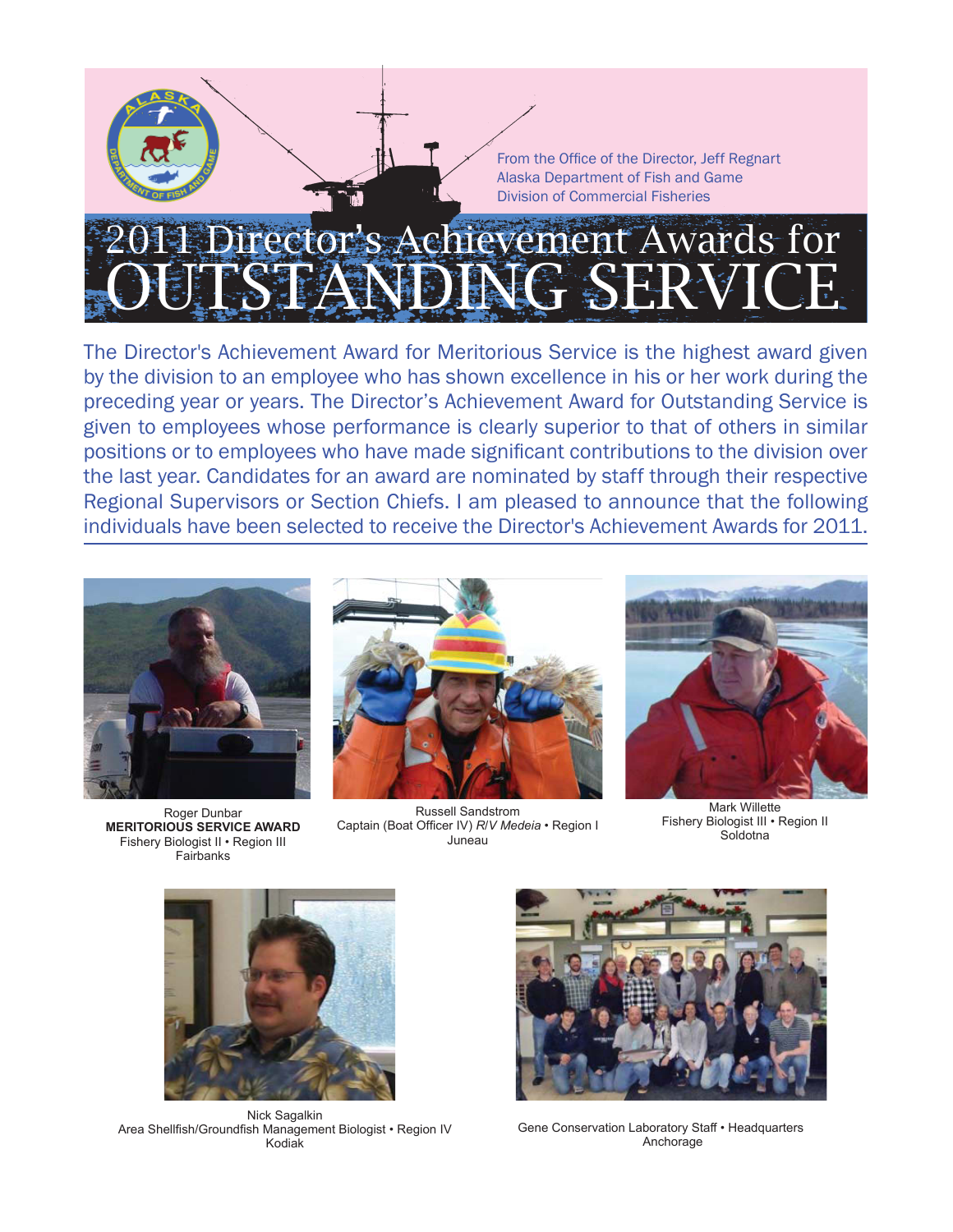### Director's Achievement Awards for MERITORIOUS SERVICE

#### Roger Dunbar Fishery Biologist II • Region III • Fairbanks

In 1981, Roger Dunbar began his career with ADF&G in Bristol Bay as a Technician at the Egegik River tower. He spent the next 10 summers in Bristol Bay, while also putting in time at the Hidden Falls Hatchery in Southeast Alaska and on Kodiak during the Exxon Valdez oil spill. In 1991, he moved to Cordova and spent the next 10 years as the crew leader at the Miles Lake sonar project on the Copper River. In 2002, he became project leader for the Anvik River and Sheenjek River sonar projects on the Yukon River. He helped in the



transition from Bendix to split-beam sonar at both of these projects and subsequently, to DIDSON.

In 2004, Roger took a lead role in developing a new sonar project near Eagle, Alaska to monitor Yukon River king and fall chum salmon crossing the U.S./Canada border. Roger was able to draw upon his years of experience to make this project successful; it has developed into a cooperative project in collaboration with the Department of Fisheries and Oceans, Canada. Through Roger's hands-on leadership and expertise, this project has become the metric for assessing Canadian king and fall chum salmon populations within the Yukon River drainage and has proved to be a valuable tool for managing transboundary salmon stocks of international importance.

Roger has an affable personality and instills in his technicians a sense of pride in working for the department. He also works hard at maintaining good relations in the communities where his

projects are based. The excitement he shows in minor details (especially the technical ones) can be infectious and as most who have worked with him can attest, he is a pleasure to work with.

Roger has been an exceptional department employee for more than 30 seasons, and it is with pride, the division recognizes him with the Director's Achievement Award for Meritorious Service for 2011.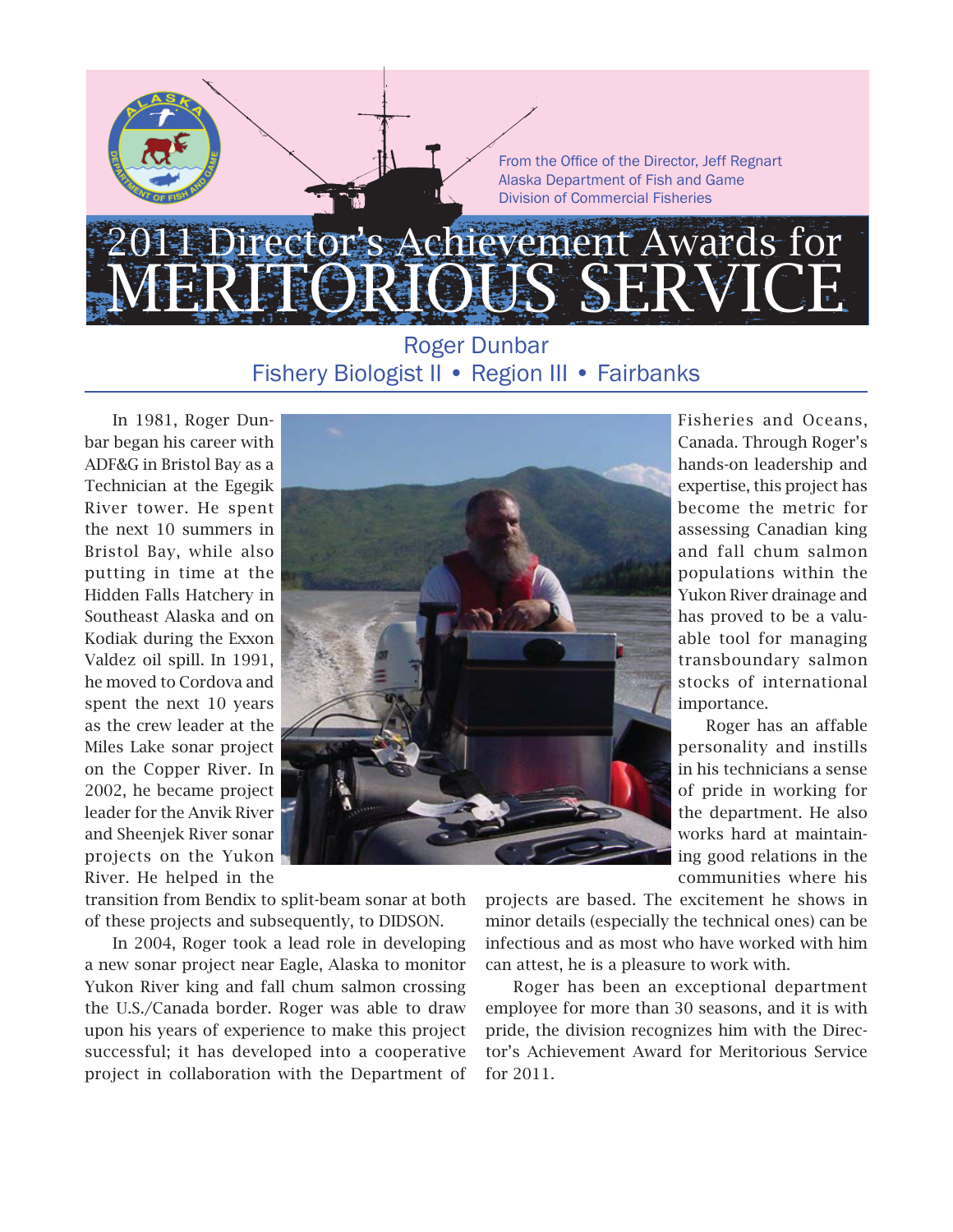# rector's Achievement Awards for OUTSTANDING SERVICE

Russell Sandstrom Captain (Boat Officer IV) *R/V Medeia* • Region I • Juneau

Russell Sandstrom is being recognized for his dedicated service to ADF&G and numerous contributions to the division's Southeast Vessels Program through the Director's Achievement Award for Outstanding Service for 2011.

Russell first became part of the Southeast Vessels Program when he came to ADF&G in 1996, after previous state service with the Department of Transportation. He was hired as a Boat Officer I assigned to the R/V *Medeia*,

and was quickly promoted to a Boat Officer II. This was the right spot for Russell as he was able to combine his multiple seaworthy talents, bridging together previous fishing and maritime experiences with his education in oceanography. He has an innate skill to take a complex set of tasks and design, and support fluid and seamless survey plans and corresponding vessel operations.

Russell was promoted to the Boat Officer III position aboard the R/V *Medeia* in 2001 and served as engineer and chief mate to Captain Wade Loofbourrow. Together with second mate Bob Frampton, these three were instrumental in managing the various vessel operations and functions aboard the R/V *Medeia*. This was a foundational time for the Southeast Region during development of several new and innovative fisheries: the shellfish fisheries, groundfish fisheries, the herring spawn-on-kelp pound fisheries, and the pot shrimp fishery. Serving aboard the R/V *Medeia*, Russell participated in innovative research as the shellfish and groundfish programs solidified important stock assessment surveys throughout Southeast Alaska. Russell also participated in assisting the Division of Wildlife with important sea lion research. Russell provided valuable assistance to the Southeast Vessels Program as a number of vessels transitioned around the region. In this role, Russell spent time on many vessels, including the R/V *Sundance*, R/V *Kestrel*, and R/V *Kittiwake*. Each of these vessels served to provide an excellent platform for vital research and management of various fisheries throughout the region and Russell played key roles in each of those efforts.



In the spring of 2006, Russell was promoted to Captain of the R/V *Medeia* and during his tenure has overseen the vessel's near-perfect safety record. He is admired by the crew and science staff alike, and is highly sought out for his skills in tackling complex vessel operations. He assisted project staff gain greater efficiency from survey set and haul schedules and has instituted well-organized and proficient deck operations. In the Boat Officer IV position,

Russell has also taken a lead on many important vessel coordination efforts including streamlining the shipyard contracting process, making tremendous improvements on a statewide level to ship documents that are submitted to a shipyard when the vessel goes in for maintenance. Russell has also developed strong contacts outside the department, and his efforts were instrumental in bringing about collaboration with NOAA for the department's vessel shop building located in downtown Juneau.

On a more personal note, Russell is known for developing a strong family setting aboard the R/V *Medeia.* He is a first-rate story teller, often sharing interesting stories from many of the amazing world travels and life adventures he has experienced. He is a tremendous musician and on many occasions during surveys, has delighted boat crew and science staff alike with evening entertainment. He is also a keen master of limericks, often keeping the staff up late at night pondering another line or encouraging some fun for our lab staff that may not be aboard the R/V *Medeia*, but will be further testing or examining samples taken at sea. Under Russell's cheerful and humorous direction, these limericks are carefully stowed in sampling jars to be later enjoyed by those in the lab.

The department's boat officer crew provides a strong foundation on which the department relies for sound research and management. Russell's previous experience and that gained throughout the course of his tenure with the division has served the department and State of Alaska very well.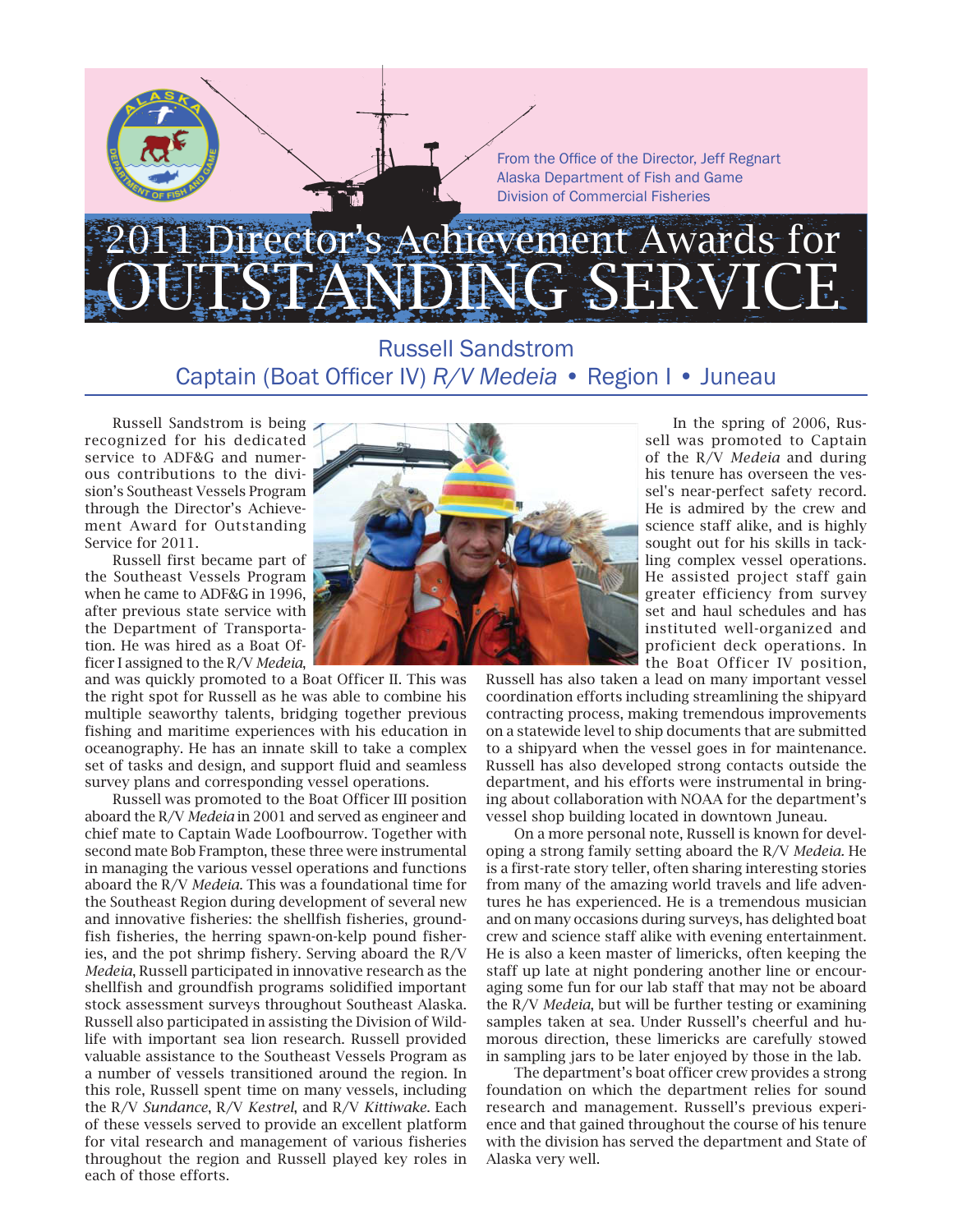### Director's Achievement Awards for SERVICE

#### Mark Willette Fishery Biologist III • Region II • Soldotna

Mark Willette, Upper Cook Inlet Area Research Biologist, currently works for ADF&G in Soldotna; however, he has also previously worked in Kodiak and Cordova.

Mark is widely recognized for his understanding and application of fisheries science, as demonstrated through the eclectic array of research he has been involved with. A perusal of fisheries literature for Alaska will turn up Mr. Willette's name often. For example, after the Exxon Valdez Oil Spill (EVOS), he

was the principal investigator on numerous studies examining the effects of oil on salmon and herring populations. He authored or coauthored at least 37 different reports summarizing his various EVOS studies. Mr. Willette's research promoted an increased understanding of how fishery populations that had come into contact with oiled waters were affected. He was able to show that juvenile salmon exposed to oil from EVOS suffered reduced growth rates, which resulted in increased predation; i.e., smaller fish are more vulnerable to predators for a longer time than their faster growing counterparts.

Mr. Willette has also been the lead investigator and author on numerous research studies assessing Pacific salmon populations and their productivity in Cook Inlet. The Cook Inlet salmon fishery is famous for its hotly-contested battles concerning allocation of salmon resources to various users. Recent published economic studies have pointed out how valuable the salmon fishery is not only to the Kenai Peninsula, but to the entire state of Alaska. Because Mr. Willette is one of the state's most knowledgeable scientists of freshwater ecosystems, his research is often relied upon when critical decisions are made regarding Cook Inlet salmon resources. Mr. Willette's studies have included development of a bioenergetics model describing juvenile sockeye salmon growth and survival. His background in oceanography has prepared him well



for the marine studies he has initiated, including use of sonar to assess adult salmon distribution in Cook Inlet in relation to water temperature, salinity, tide stage, and water clarity. Mr. Willette is currently leading a very complex project that has received intense political, public, and department scrutiny. Under his leadership, this project intends to describe and quantify biases associated with capture of salmon via fish wheels. And finally, Mark Willette served

for a time period as the department's scientific salmon "expert", serving on a multi-agency committee tasked with developing policies regarding Cook Inlet's beluga whale population.

Mr. Willette has attended and provided presentations to various entities in the scientific community throughout Alaska, the Lower 48, Canada, and the world. He is widely published in department literature, as well as in scientific journals. Those who have worked with or for Mr. Willette soon came to realize the depth of his understanding of concepts that include bioenergetics, biometrics, ecology, limnology, oceanography, and population dynamics. When asked to explain complex biological or statistical principals to his peers, however, Mr. Willette is very capable of articulating these complexities in a clear and understandable way.

ADF&G's mission statement declares that the agency will protect, maintain, and improve the fish, game, and aquatic plant resources of the state. Mr. Willette's resume could be summed up with that very statement. His career with the department has been instrumental in helping this agency achieve and maintain its worldwide reputation as a leader of sustainable fisheries through sound scientific research and management. For these contributions, Mark Willette is being recognized through the Director's Achievement Award for Outstanding Service for 2011.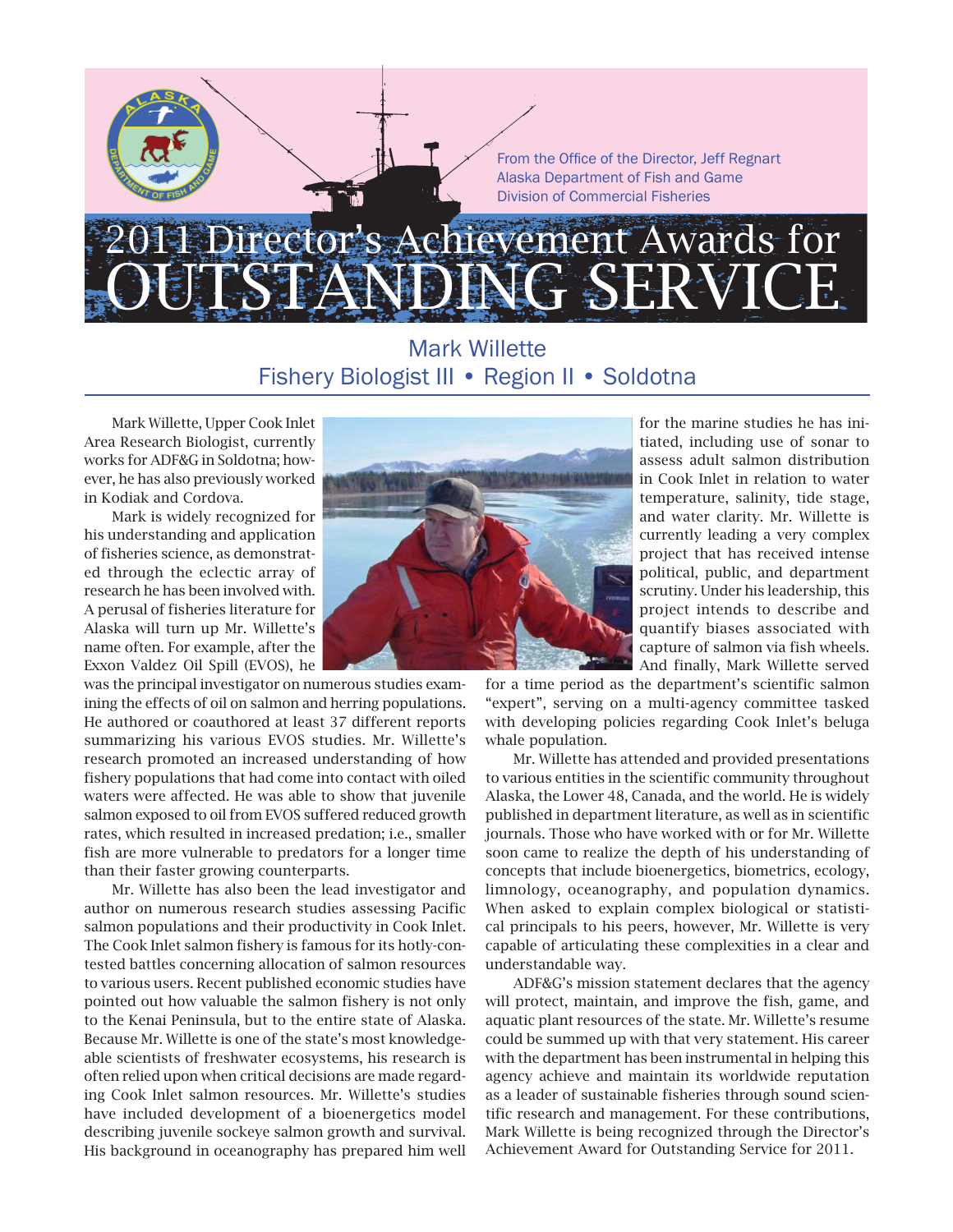# Director's Achievement Awards for OUTSTANDING SERVICE

#### Nick Sagalkin Area Shellfish/Groundfish Management Biologist • Region IV • Kodiak

Area Shellfish/Groundfish Management Biologist Nick Sagalkin is in a demanding position. Shellfish/groundfish is a year-round, diverse fishery. Nick's three management areas (Kodiak, Chignik, and Alaska Peninsula) support Tanner, Dungeness, red and golden king crabs; weathervane scallops; sea urchin; shrimp; octopus; sea cucumber; Pacific cod; and black and dark rockfish and lingcod fisheries—and those are just the state-managed fisheries! In addition, he is ultimately responsible for coordination of all parallel groundfish fisheries, those that occur in state waters with federal rules, such as walleye pollock and skates. Because of the variety of shellfish and groundfish species,

he has the pleasure to visit the Board of Fisheries each year— and sometimes multiple times a year.

Commercial fishing provides for a substantial portion of the economies of the three fishery management areas he oversees. The industry benefits from well-managed resources and is informed of management decisions. Nick's management style, cooperation with industry, and personal dedication are vital to the department's success.

Nick is recognized for developing solutions to fisheries management issues. His supervisory direction resulted in rapidly-improved fishery GIS analysis of logbook data for fisheries where stock assessment data are not available.

Nick has gained the respect of other shellfish/groundfish management staff throughout the state, and his advice is often sought. Nick has formed, under his own initiative, an interregional shellfish/groundfish working group. This group meets on issues of common interest to shellfish/groundfish managers. Also, per the commissioner's request, Nick promotes interaction with Division of Sport Fish when establishing commercial harvest levels for species also taken in sport fisheries.

Nick's knowledge of fishery resources, and his dedication and work ethic, result in a highly successful management program. He also takes his supervisory responsibilities seriously and provides clear direction and oversight. Nick actively pursues development opportunities for his staff. Under Nick's guidance, one of his employees is pursuing a graduate degree to develop a population model for Kodiak shrimp.



Nick is dedicated and flexible in accommodating and coordinating demands placed on him. He has a responsive attitude and has developed a reputation that tasks assigned will be completed accurately and with confidence. He is recognized for his effort in taking the time to explain to the public the department's management actions and the justification for those decisions. His demeanor benefits the public and the department. Not only is his style recognized, but also his availability and dedication requires a good deal of personal commitment.

Nick represents the State of Alaska on the North Pacific Fishery Management Council's Groundfish Plan Team. The Plan Team's

primary function is to provide the council with the best available scientific information, including scientificallybased recommendations regarding appropriate measures for conservation and management of the Gulf of Alaska groundfish fisheries. The Plan Team compiles an annual report to summarize the most recent biological condition of groundfish stocks and the social and economic condition of the fishing and processing industries. There are several other interjurisdictional areas that Nick must stay current on, such as federal Gulf of Alaska groundfish observer regulations, and the three-mile territorial sea boundary, which for many of the transboundary species he manages, is very important to the fishing public.

During 2011, Nick's workload was very demanding as he was ultimately responsible for three Board of Fisheries meetings, three Tanner crab fisheries, and six state waters Pacific cod fisheries—all during a span of January through April! All of these fisheries were fast-paced, high volume, and required substantial work.

Throughout 2011, Nick worked on fishery coordination issues of the state waters and federal Pacific cod seasons. His understanding of this multifaceted interjurisdictional issue was very good and he was able to present clear presentations and received compliments regarding clarity from the public, his peers, and the Alaska Board of Fisheries.

For Nick's career contributions and outstanding performance during the past year, he is being recognized through the Director's Achievement Award for Outstanding Service for 2011.